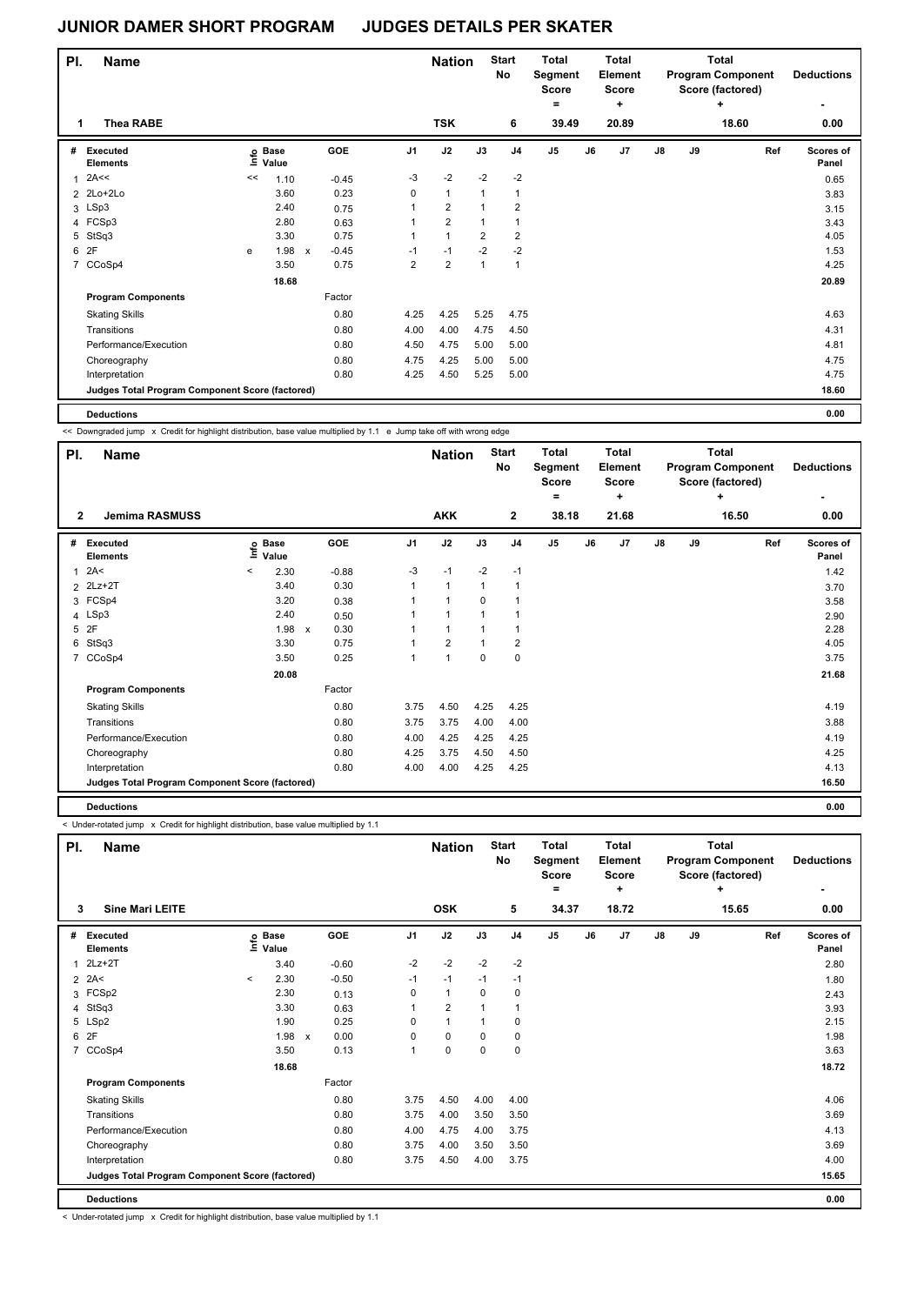## **JUNIOR DAMER SHORT PROGRAM JUDGES DETAILS PER SKATER**

| PI. | <b>Name</b>                                     |    |                                  | <b>Nation</b> | <b>Start</b><br>No |                      | <b>Total</b><br>Segment<br><b>Score</b><br>۰ |                | <b>Total</b><br><b>Element</b><br><b>Score</b><br>٠ |    |       | Total<br><b>Program Component</b><br>Score (factored)<br>٠ | <b>Deductions</b> |       |                    |
|-----|-------------------------------------------------|----|----------------------------------|---------------|--------------------|----------------------|----------------------------------------------|----------------|-----------------------------------------------------|----|-------|------------------------------------------------------------|-------------------|-------|--------------------|
| 4   | <b>Nora STENERSEN</b>                           |    |                                  |               |                    | <b>AKK</b>           |                                              | 3              | 32.81                                               |    | 18.06 |                                                            |                   | 14.75 | 0.00               |
| #   | <b>Executed</b><br><b>Elements</b>              |    | <b>Base</b><br>e Base<br>⊑ Value | GOE           | J <sub>1</sub>     | J2                   | J3                                           | J <sub>4</sub> | J <sub>5</sub>                                      | J6 | J7    | J8                                                         | J9                | Ref   | Scores of<br>Panel |
|     | 2A<<                                            | << | 1.10                             | $-0.45$       | $-3$               | $-2$                 | $-2$                                         | $-2$           |                                                     |    |       |                                                            |                   |       | 0.65               |
|     | 2 2Lo+2T                                        |    | 3.10                             | 0.00          | 0                  | $\mathbf 0$          | 0                                            | 0              |                                                     |    |       |                                                            |                   |       | 3.10               |
| 3   | 2F                                              |    | 1.80                             | 0.00          | 1                  | $-1$                 | $\Omega$                                     | 0              |                                                     |    |       |                                                            |                   |       | 1.80               |
|     | 4 LSp3                                          |    | 2.40                             | 0.38          | 0                  | $\blacktriangleleft$ | $\overline{1}$                               |                |                                                     |    |       |                                                            |                   |       | 2.78               |
| 5   | StSq3                                           |    | 3.30                             | 0.25          | 0                  | $\mathbf{1}$         | 0                                            |                |                                                     |    |       |                                                            |                   |       | 3.55               |
|     | 6 FCSp2                                         |    | 2.30                             | 0.00          | 0                  | $\mathbf 0$          | 0                                            | 0              |                                                     |    |       |                                                            |                   |       | 2.30               |
|     | 7 CCoSp4                                        |    | 3.50                             | 0.38          | 1                  | $\mathbf{1}$         | $\overline{1}$                               | 0              |                                                     |    |       |                                                            |                   |       | 3.88               |
|     |                                                 |    | 17.50                            |               |                    |                      |                                              |                |                                                     |    |       |                                                            |                   |       | 18.06              |
|     | <b>Program Components</b>                       |    |                                  | Factor        |                    |                      |                                              |                |                                                     |    |       |                                                            |                   |       |                    |
|     | <b>Skating Skills</b>                           |    |                                  | 0.80          | 3.50               | 4.25                 | 4.00                                         | 3.50           |                                                     |    |       |                                                            |                   |       | 3.81               |
|     | Transitions                                     |    |                                  | 0.80          | 3.75               | 3.75                 | 3.50                                         | 3.25           |                                                     |    |       |                                                            |                   |       | 3.56               |
|     | Performance/Execution                           |    |                                  | 0.80          | 3.75               | 4.00                 | 3.25                                         | 3.50           |                                                     |    |       |                                                            |                   |       | 3.63               |
|     | Choreography                                    |    |                                  | 0.80          | 4.00               | 3.75                 | 3.75                                         | 3.50           |                                                     |    |       |                                                            |                   |       | 3.75               |
|     | Interpretation                                  |    |                                  | 0.80          | 3.75               | 4.25                 | 3.50                                         | 3.25           |                                                     |    |       |                                                            |                   |       | 3.69               |
|     | Judges Total Program Component Score (factored) |    |                                  |               |                    |                      |                                              |                |                                                     |    |       |                                                            |                   |       | 14.75              |
|     | <b>Deductions</b>                               |    |                                  |               |                    |                      |                                              |                |                                                     |    |       |                                                            |                   |       | 0.00               |

<< Downgraded jump

| PI.            | <b>Name</b>                                     |                 |                      | <b>Nation</b>     |                | <b>Start</b><br>No | <b>Total</b><br>Segment<br>Score<br>$=$ |                | Total<br>Element<br>Score<br>٠ |    |       | Total<br><b>Program Component</b><br>Score (factored)<br>÷ | <b>Deductions</b> |       |                    |
|----------------|-------------------------------------------------|-----------------|----------------------|-------------------|----------------|--------------------|-----------------------------------------|----------------|--------------------------------|----|-------|------------------------------------------------------------|-------------------|-------|--------------------|
| 5              | <b>Karoline RÅNES</b>                           |                 |                      |                   |                | <b>TSK</b>         |                                         | 11             | 31.93                          |    | 17.83 |                                                            |                   | 15.10 | 1.00               |
| #              | <b>Executed</b><br><b>Elements</b>              | $\mathsf{Info}$ | <b>Base</b><br>Value | GOE               | J <sub>1</sub> | J2                 | J3                                      | J <sub>4</sub> | J <sub>5</sub>                 | J6 | J7    | $\mathsf{J}8$                                              | J9                | Ref   | Scores of<br>Panel |
| 1              | 2Lo+2Lo                                         |                 | 3.60                 | 0.00              | 0              | 0                  | 0                                       | 0              |                                |    |       |                                                            |                   |       | 3.60               |
| $\overline{2}$ | 2A<                                             | $\hat{}$        | 2.30                 | $-1.50$           | $-3$           | $-3$               | $-3$                                    | -3             |                                |    |       |                                                            |                   |       | 0.80               |
|                | 3 FCSp2                                         |                 | 2.30                 | $-0.03$           |                | $\mathbf 0$        | $-1$                                    | $-1$           |                                |    |       |                                                            |                   |       | 2.27               |
| 4              | 2F                                              |                 | 1.80                 | 0.30              |                | $\overline{1}$     |                                         | -1             |                                |    |       |                                                            |                   |       | 2.10               |
| 5              | CCoSp4                                          |                 | 3.50                 | 0.00              | 0              | $\mathbf 0$        | $\mathbf 0$                             | $\mathbf 0$    |                                |    |       |                                                            |                   |       | 3.50               |
| 6              | StSq3                                           |                 | 3.30                 | 0.38              | 0              | $\mathbf{1}$       | 1                                       | $\overline{1}$ |                                |    |       |                                                            |                   |       | 3.68               |
|                | 7 LSp1                                          |                 | 1.50                 | 0.38              | 0              | $\overline{1}$     | 1                                       | $\mathbf{1}$   |                                |    |       |                                                            |                   |       | 1.88               |
|                |                                                 |                 | 18.30                |                   |                |                    |                                         |                |                                |    |       |                                                            |                   |       | 17.83              |
|                | <b>Program Components</b>                       |                 |                      | Factor            |                |                    |                                         |                |                                |    |       |                                                            |                   |       |                    |
|                | <b>Skating Skills</b>                           |                 |                      | 0.80              | 3.50           | 4.00               | 4.25                                    | 4.00           |                                |    |       |                                                            |                   |       | 3.94               |
|                | Transitions                                     |                 |                      | 0.80              | 3.25           | 3.50               | 3.75                                    | 3.75           |                                |    |       |                                                            |                   |       | 3.56               |
|                | Performance/Execution                           |                 |                      | 0.80              | 3.50           | 4.00               | 4.00                                    | 4.00           |                                |    |       |                                                            |                   |       | 3.88               |
|                | Choreography                                    |                 |                      | 0.80              | 3.75           | 3.75               | 4.00                                    | 3.75           |                                |    |       |                                                            |                   |       | 3.81               |
|                | Interpretation                                  |                 |                      | 0.80              | 3.25           | 3.75               | 3.75                                    | 4.00           |                                |    |       |                                                            |                   |       | 3.69               |
|                | Judges Total Program Component Score (factored) |                 |                      |                   |                |                    |                                         |                |                                |    |       |                                                            |                   |       | 15.10              |
|                | <b>Deductions</b>                               |                 |                      | $-1.00$<br>Falls: |                |                    |                                         |                |                                |    |       |                                                            |                   |       | $-1.00$            |

< Under-rotated jump

| PI.            | <b>Name</b>                                     |         |                      |                           |            |                | <b>Nation</b>  |              | <b>Start</b><br><b>No</b> | <b>Total</b><br>Segment<br><b>Score</b><br>= |    | <b>Total</b><br>Element<br><b>Score</b><br>÷ | <b>Total</b><br><b>Program Component</b><br>Score (factored)<br>÷ |    |       | <b>Deductions</b>  |
|----------------|-------------------------------------------------|---------|----------------------|---------------------------|------------|----------------|----------------|--------------|---------------------------|----------------------------------------------|----|----------------------------------------------|-------------------------------------------------------------------|----|-------|--------------------|
| 6              | Mia Aschim NØKLEBY                              |         |                      |                           |            |                | <b>AKK</b>     |              | 9                         | 28.99                                        |    | 14.84                                        |                                                                   |    | 15.15 | 1.00               |
| #              | Executed<br><b>Elements</b>                     | ١f      | <b>Base</b><br>Value |                           | <b>GOE</b> | J <sub>1</sub> | J2             | J3           | J <sub>4</sub>            | J <sub>5</sub>                               | J6 | J <sub>7</sub>                               | $\mathsf{J}8$                                                     | J9 | Ref   | Scores of<br>Panel |
| 1              | 2A<                                             | $\,<\,$ | 2.30                 |                           | $-0.50$    | $-1$           | $-1$           | $-1$         | -1                        |                                              |    |                                              |                                                                   |    |       | 1.80               |
|                | 2 2Lz+2T<                                       | $\prec$ | 3.00                 |                           | $-0.68$    | $-3$           | $-2$           | $-2$         | $-2$                      |                                              |    |                                              |                                                                   |    |       | 2.32               |
|                | 3 FCSp2                                         |         | 2.30                 |                           | $-0.23$    | -1             | 0              | $-1$         | -1                        |                                              |    |                                              |                                                                   |    |       | 2.07               |
| 4              | 2F                                              |         | 1.98                 | $\boldsymbol{\mathsf{x}}$ | $-0.60$    | $-2$           | $-2$           | $-2$         | $-2$                      |                                              |    |                                              |                                                                   |    |       | 1.38               |
|                | 5 LSp1                                          |         | 1.50                 |                           | 0.25       | 0              | $\mathbf{1}$   | $\mathbf{1}$ | 0                         |                                              |    |                                              |                                                                   |    |       | 1.75               |
| 6              | StSq2                                           |         | 2.60                 |                           | 0.25       | 0              | $\overline{2}$ | $\mathbf 0$  | $\mathbf 0$               |                                              |    |                                              |                                                                   |    |       | 2.85               |
| $\overline{7}$ | CCoSp3                                          |         | 3.00                 |                           | $-0.33$    | 0              | $\overline{1}$ | -3           | $-3$                      |                                              |    |                                              |                                                                   |    |       | 2.67               |
|                |                                                 |         | 16.68                |                           |            |                |                |              |                           |                                              |    |                                              |                                                                   |    |       | 14.84              |
|                | <b>Program Components</b>                       |         |                      |                           | Factor     |                |                |              |                           |                                              |    |                                              |                                                                   |    |       |                    |
|                | <b>Skating Skills</b>                           |         |                      |                           | 0.80       | 3.75           | 4.50           | 4.00         | 3.75                      |                                              |    |                                              |                                                                   |    |       | 4.00               |
|                | Transitions                                     |         |                      |                           | 0.80       | 3.50           | 3.50           | 3.75         | 3.50                      |                                              |    |                                              |                                                                   |    |       | 3.56               |
|                | Performance/Execution                           |         |                      |                           | 0.80       | 3.75           | 4.25           | 3.75         | 3.75                      |                                              |    |                                              |                                                                   |    |       | 3.88               |
|                | Choreography                                    |         |                      |                           | 0.80       | 4.00           | 3.75           | 3.75         | 3.50                      |                                              |    |                                              |                                                                   |    |       | 3.75               |
|                | Interpretation                                  |         |                      |                           | 0.80       | 3.75           | 4.00           | 3.75         | 3.50                      |                                              |    |                                              |                                                                   |    |       | 3.75               |
|                | Judges Total Program Component Score (factored) |         |                      |                           |            |                |                |              |                           |                                              |    |                                              |                                                                   |    |       | 15.15              |
|                | <b>Deductions</b>                               |         |                      | Falls:                    | $-1.00$    |                |                |              |                           |                                              |    |                                              |                                                                   |    |       | $-1.00$            |

< Under-rotated jump x Credit for highlight distribution, base value multiplied by 1.1